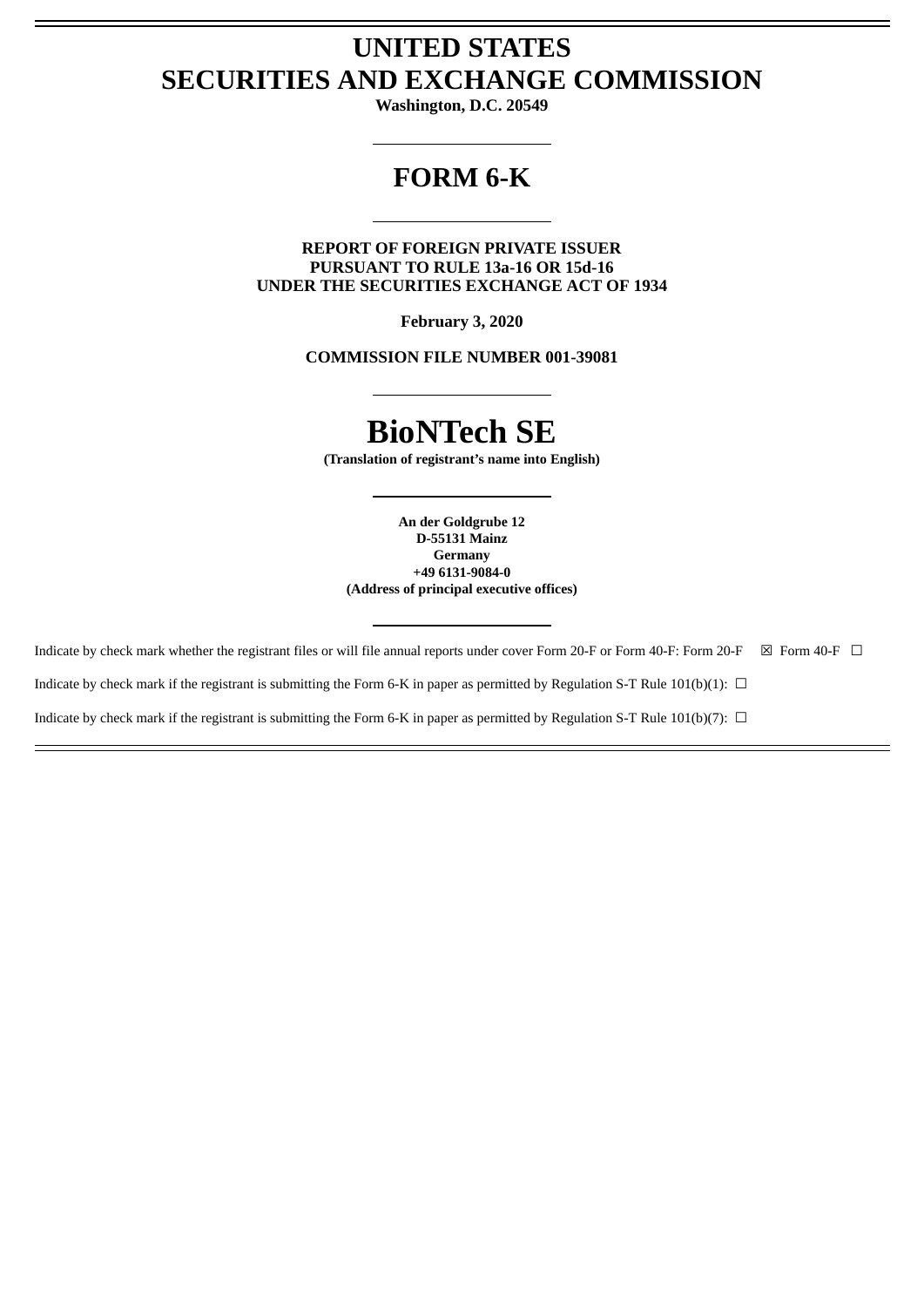## **DOCUMENTS INCLUDED AS PART OF THIS FORM 6-K**

On February 3, 2020, BioNTech SE (the "Company") issued a press release announcing the commencement of a public offering of American Depositary Shares. A copy of the press release is attached hereto as Exhibit 99.1.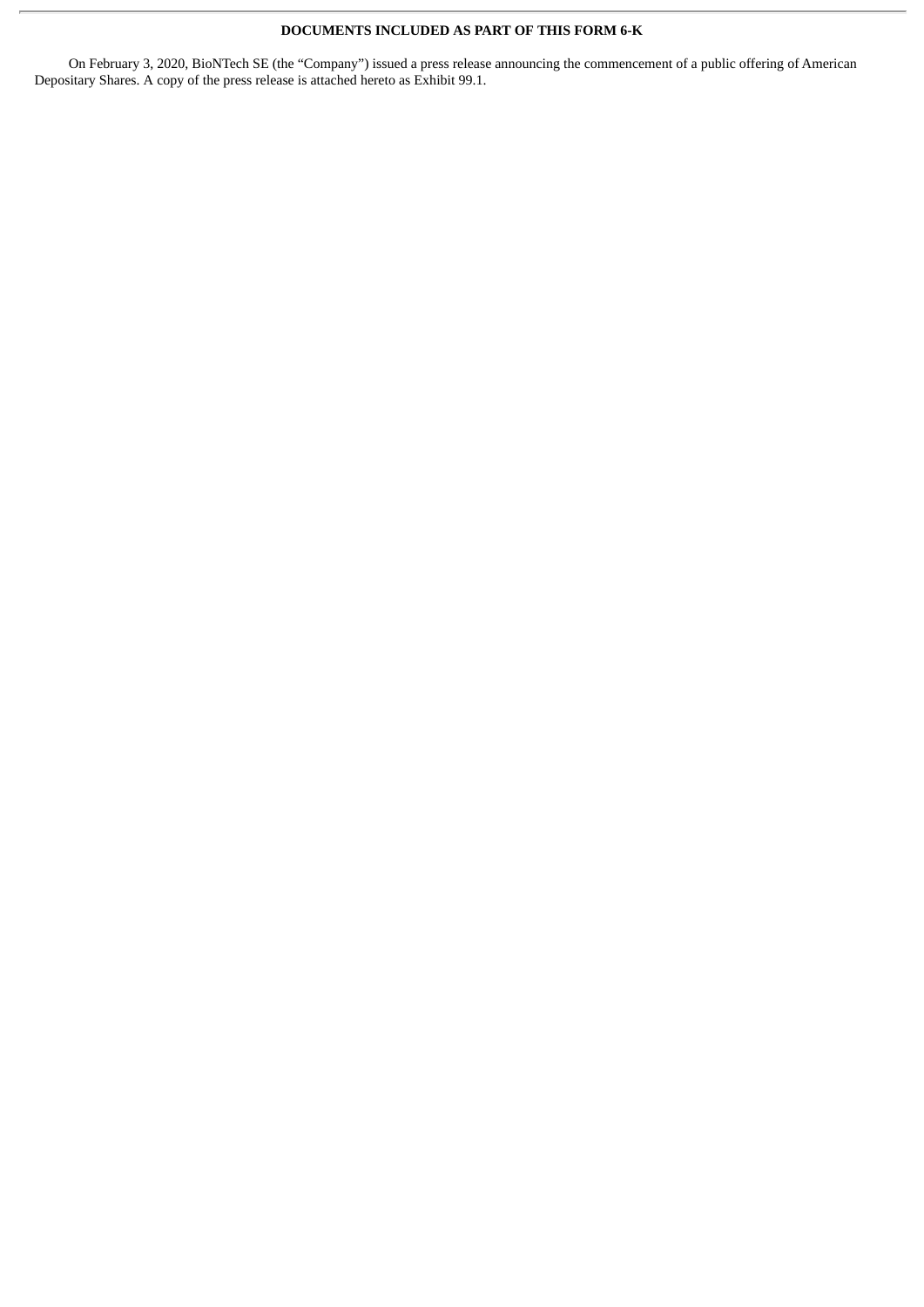## **SIGNATURE**

Pursuant to the requirements of the Securities Exchange Act of 1934, the registrant has duly caused this report to be signed on its behalf by the undersigned, thereunto duly authorized.

## **BioNTech SE**

By: /s/ Dr. Sierk Poetting

Name: Dr. Sierk Poetting Title: Chief Financial Officer and Chief Operating **Officer** 

Date: February 3, 2020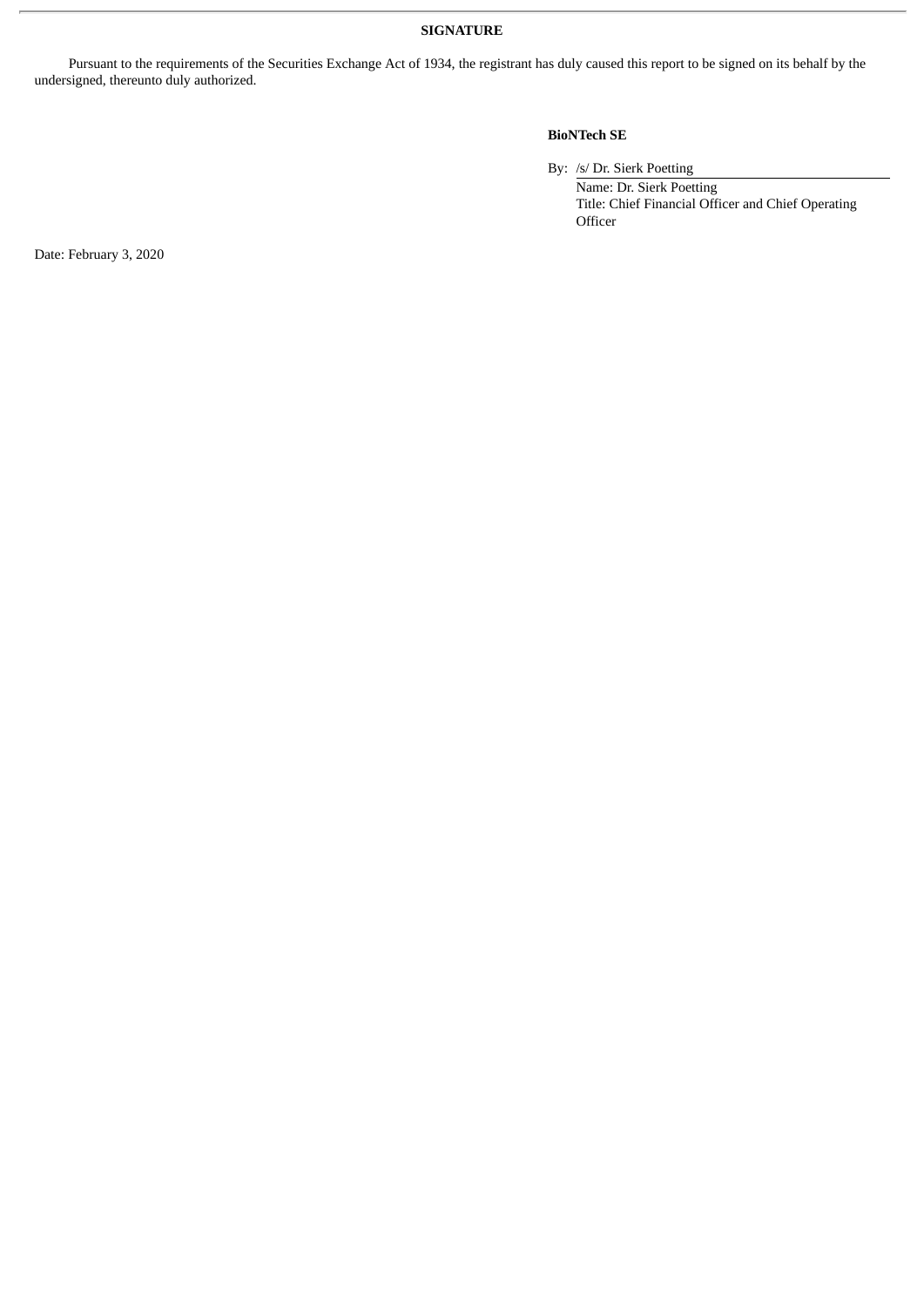## **EXHIBIT INDEX**

## Exhibit Description of Exhibit

99.1 Press Release dated February 3, 2020 - BioNTech Announces Commencement of Public Offering of American Depositary Shares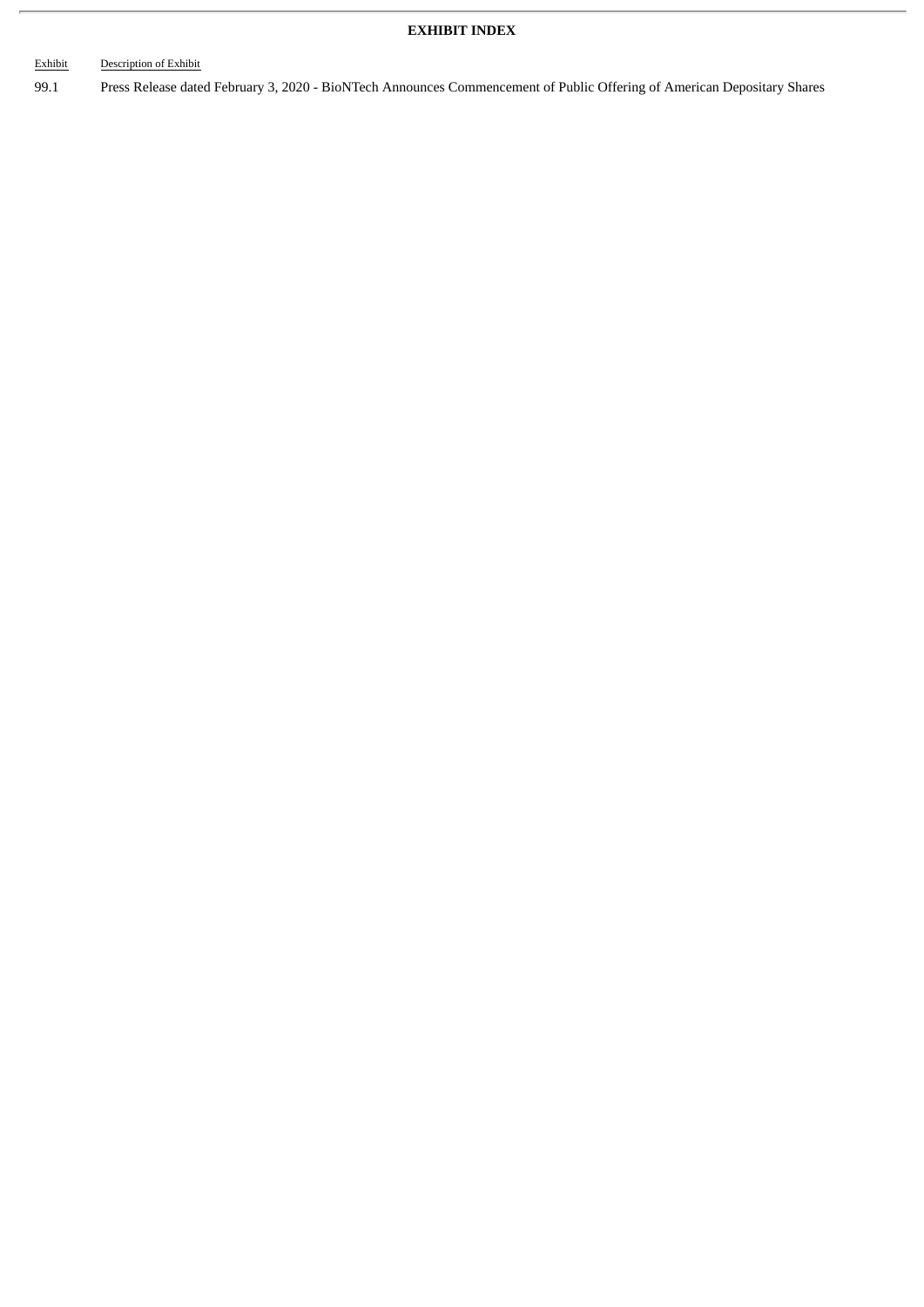



### **BioNTech Announces Commencement of Public Offering of American Depositary Shares**

**Mainz, Germany, February 3, 2020 (GLOBE NEWSWIRE)** – BioNTech SE (Nasdaq: BNTX, "BioNTech" or "the Company") announced today, that it has filed a registration statement on Form F-1 with the United States Securities and Exchange Commission (the "SEC") to offer 6,000,000 American Depositary Shares ("ADSs") representing its ordinary shares. In addition, BioNTech intends to grant the underwriters a 30-day option to purchase up to an additional 900,000 of ADSs in connection with the offering. The offering is subject to market and other conditions, and there can be no assurance as to whether or when the offering may be completed, or as to the actual size or terms of the offering. BioNTech is a clinical-stage biopharmaceutical company focused on patient-specific immunotherapies for the treatment of cancer and other serious diseases.

J.P. Morgan, BofA Securities, Berenberg and SVB Leerink are acting as lead joint book-running managers for the offering.

The proposed offering will be made only by means of a prospectus. Copies of the preliminary prospectus relating to the offering may be obtained, when available, for free by visiting EDGAR on the SEC's website at www.sec.gov. Alternatively, copies of the preliminary prospectus, when available, may be obtained from J.P. Morgan Securities LLC, Attention: Broadridge Financial Solutions, 1155 Long Island Avenue, Edgewood, New York 11717, or by telephone at +1 (866) 803-9204, or by e-mail at prospectus-eq fi@jpmchase.com; BofA Securities, Inc., NC1-004-03-43; 200 North College Street, 3rd Floor, Charlotte, North Carolina 28255-0001, Attention: Prospectus Department, or by e-mail at dg.prospectus requests@baml.com; Berenberg Capital Markets LLC, Attention: Investment Banking, 1251 Avenue of the Americas, 53rd Floor, New York, New York 10020, or by telephone at +1 (646) 949-9000, or by e-mail at prospectusrequests@berenberg-us.com; or SVB Leerink LLC, Attention: Syndicate Department, One Federal Street, 37th Floor, Boston, Massachusetts 02110, or by telephone at +1 (800) 808-7525, ext. 6132, or by e-mail at syndicate@svbleerink.com.

A registration statement relating to these securities has been filed with the SEC but has not yet become effective. These securities may not be sold nor may offers to buy be accepted prior to the time the registration statement becomes effective. This press release shall not constitute an offer to sell or a solicitation of an offer to buy these securities, nor shall there be any sale of these securities in any state or other jurisdiction in which such offer, solicitation or sale would be unlawful prior to registration or qualification under the securities laws of any such state or other jurisdiction.

## **About BioNTech**

BioNTech was founded in 2008 on the understanding that every cancer patient's tumor is unique and therefore each patient's treatment should be individualized. Its cutting-edge pipeline includes individualized mRNA-based product candidates, innovative chimeric antigen receptor T cells, novel checkpoint immunomodulators, targeted cancer antibodies and small molecules. BioNTech has established relationships with seven pharmaceutical collaborators, including Eli Lilly and Company, Genmab, Sanofi, Bayer Animal Health, Genentech, a member of the Roche Group, Genevant and Pfizer, and has published over 150 peer-reviewed publications on its scientific approach.